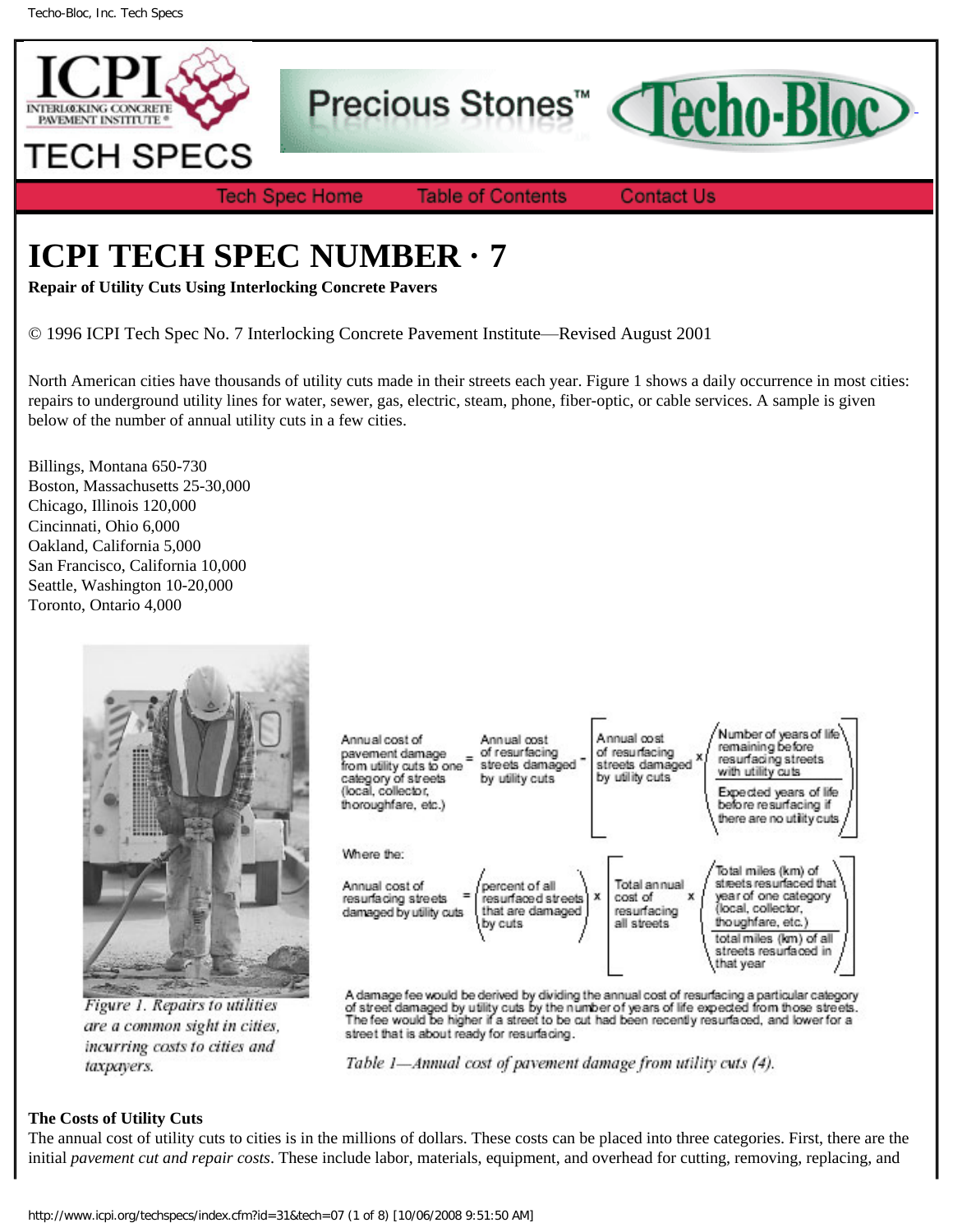#### Techo-Bloc, Inc. Tech Specs

inspecting the pavement, plus repairs to the utility itself. Costs vary depending on the size and location of the cut, the materials used, waste disposal, hauling distances, and local labor rates. Second, there are *user* costs incurred as a result of the repair. They include traffic delays, detours and denied access to streets by users, city service and emergency vehicles. User costs depend on the location of the cut. A repair blocking traffic in a busy center city will impose higher costs and inconvenience from delays than a cut made in a suburban residential street. There are downstream costs to users from utility repairs such as lost productivity due to delays, and damage to vehicles from poor pavement riding quality. While these losses are difficult to quantify, they are very present. The third cost is subtle and long term. It is the *cost of pavement damage* after the repair is made. Cuts damage the pavement. Damage can range from negligible to substantial, depending on the quality of the reinstated area and the condition of the surrounding pavement. The damage reduces pavement life and shortens the time to the next rehabilitation. The need to rehabilitate damaged pavements earlier rather than when normally required has costs associated with it. Several studies have demonstrated a relationship between utility cuts and pavement damage. For example, streets in San Francisco, California, typically last 26 years prior to resurfacing. A study by the City of San Francisco Department of Public Works demonstrated that asphalt streets with three to nine utility cuts were expected to require resurfacing every 18 years (1). This represented a 30% reduction in service life compared to streets with less than three cuts. Streets with more than nine cuts were expected to be resurfaced every 13 years. This represents a 50% reduction in service compared to streets with less than three cuts. The report concludes that while San Francisco has some of the highest standards for trench restoration, utility cuts produce damage that extends beyond the immediate trench. "...even the highest restoration standards do not remedy all the damage. Utility cuts cause the soil around the cut to be disturbed, cause the backfilled soil to be compacted to a different degree than the soil around the cut, and produce discontinuities in the soil and wearing surface. Therefore, the reduction in pavement service life due to utility cuts is an inherent consequence of the trenching process." A 1985 study in Burlington, Vermont, demonstrated that pavements with patches from utility cuts required resurfacing more often than streets without patches. Pavement life was shortened by factors ranging between 1.70 and 2.53, or 41% to 60% (2). Research in Santa Monica, California, showed that streets with utility cuts saw an average decrease in life by a factor of 2.75, or 64% (3). A 1994 study by the City of Kansas City, Missouri, notes that "street cuts, no matter how well they are restored, weaken the pavement and shorten the life of the street." It further stated that permit fee revenue does not compensate the city for the lost value resulting from street cuts (4). A 1995 study by the city of Cincinnati, Ohio, showed that damage to the pavement extends up to three feet (1 m) from the edge of properly restored cuts (5). The cost of pavement damage includes street resurfacing and rehabilitation to remedy damage from cuts. Permit fees charged by cities to those making cuts often do not fully account for pavement damage after the cut pavement is replaced. Some cities, however, are mitigating the long-term costs of pavement cuts by increasing fees or by charging a damage fee. They seek compensation for future resurfacing costs to remedy pavement damage. The rationale for fees to compensate for early resurfacing can be based on the following formula in Table 1. Pavement damage fees may be necessary for conventional, monolithic pavements (asphalt and castinplace concrete) because they rely on the continuity of these materials for structural performance and durability. *Cuts reduce performance because the continuity of the pavement surface, base, and subgrade has been broken.* Traffic, weather, de-icing salts, and discontinuities in the surface, in the compacted base, and in the soil, shorten the life of the repaired cut. When pavement life is shortened, rehabilitative overlays are needed sooner than normal, thereby incurring maintenance costs sooner than normal.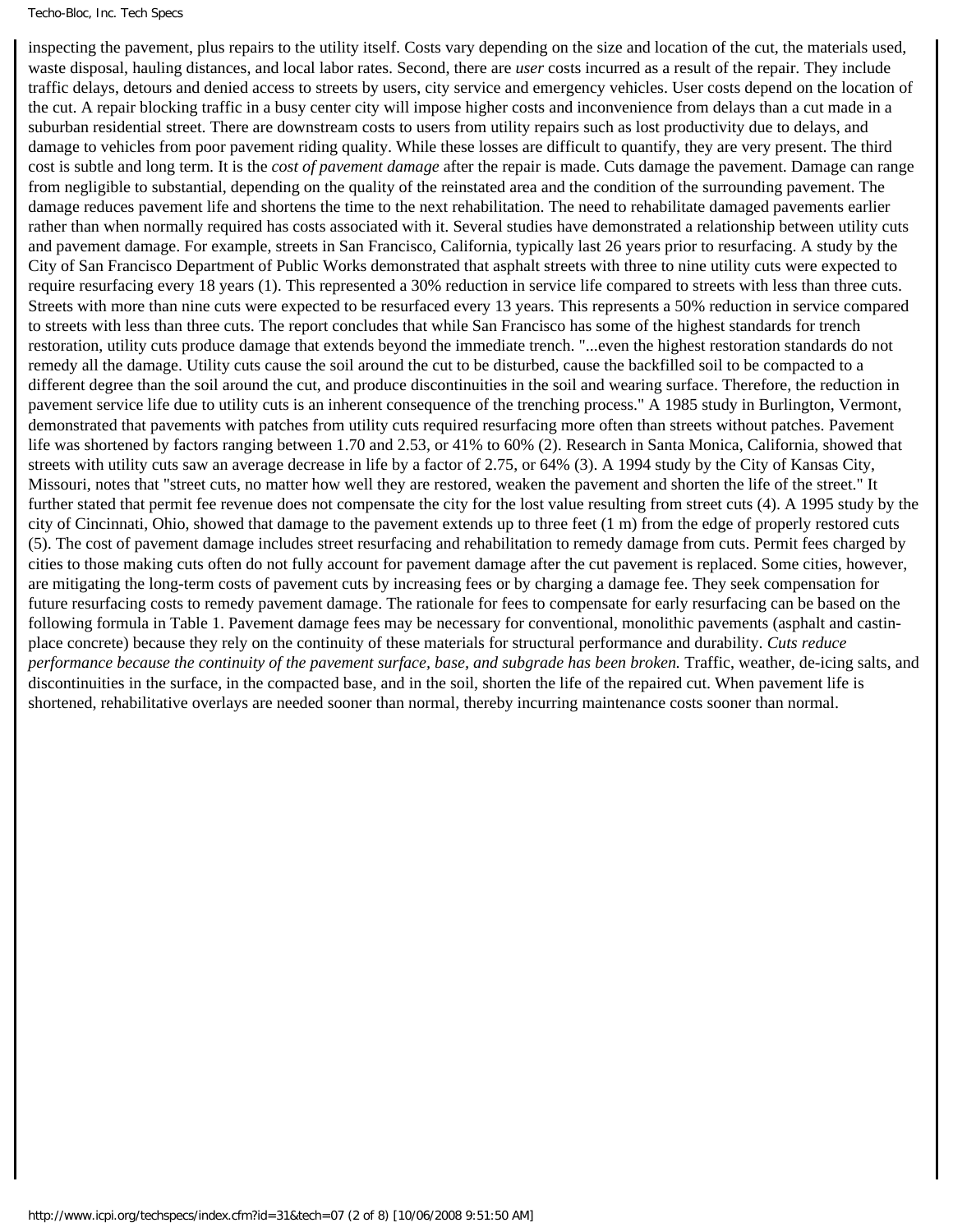

Figure 2. Removal of concrete pavers for a gas line repair in Dayton, Ohio.



Figure 3. Compaction of the base.



Figure 4. Reinstatement of the pavers, bedding and joint sand.



Figure 5. The final paver surface is continuous. There are no cuts or damage to the pavement.



Figure 6. Cross section of reinstated utility cut into interlocking concrete pavement.

# **Reducing Costs with Interlocking Concrete Pavements**

Interlocking concrete pavements can reduce pavement cut and repair costs, and user costs. They can also reduce costs from long term pavement damage, and the fees to rehabilitate them.

**Reducing Pavement Cut and Repair Costs**Costs to open interlocking concrete pavements can be competitive with monolithic pavements such as asphalt or poured concrete. Cost savings occur because sawcutting equipment and pneumatic jack hammers are not required for removal. Since the same paver units are reinstated, additional savings can result from reducing waste and hauling. Minimizing waste material is important in urban street repairs because of compact working conditions and increased landfill costs.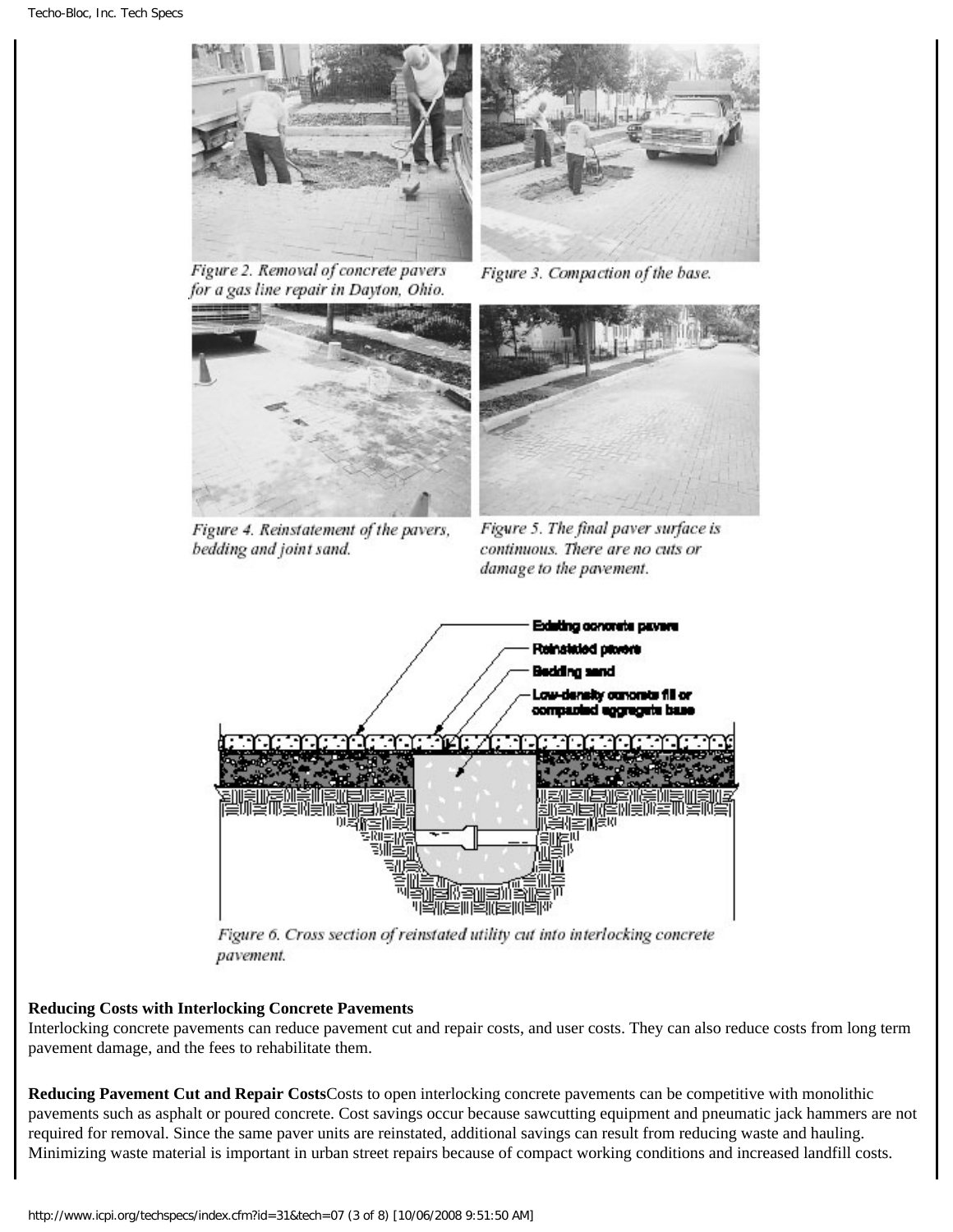```
Techo-Bloc, Inc. Tech Specs
```
**Reducing User Costs**User costs due to traffic interruptions and delays are reduced because concrete pavers require no curing. They can handle traffic immediately after reinstatement, reducing user delays. Furthermore, reinstated concrete pavers preserve the aesthetics of the street or sidewalk surface. There are no patches to detract from the character of the neighborhood, business district, or center city area. With many projects, concrete pavers help define the character of these areas. Character influences property values taxes. Attractive paver streets and walks without ugly patches can positively affect this character.

**Reducing Costs of Pavement Damage**Since interlocking concrete pavements are not monolithic, they do not suffer damage from cuts. The modular pavers and joints are superior to the cracks from cuts that typically result in accelerated wear to monolithic pavements. The role of joints in interlocking concrete pavement is the opposite from those in monolithic pavements. **Any** break in monolithic pavement, e.g., joints, cuts or cracks, normally shortens pavement life because the continuity of the material is broken. In contrast, the joints of the modular units in interlocking concrete pavements maintain structural continuity. Figures 2, 3, 4, 5 and 6 show the process of repair and illustrate the continuity of the paver surface after it is completed. The reinstated units are knitted into existing ones through the interlocking paving pattern and sand filled joints. Besides providing a pavement surface without cuts, the joints distribute loads by shear transfer. The joints allow minor settlement in the pavers caused by discontinuities in the base or soil without cracking. When pavers are reinstated on a properly compacted base, there is no damage to adjacent, undisturbed units. Unlike asphalt, concrete pavers do not deform, because they are made of high strength concrete. The need for street resurfacing caused by repeated utility cuts is eliminated because concrete pavers are not damaged in the reinstatement process. In addition, the use of low density concrete fill can help re-establish the broken continuity of the base and subgrade. This reduces the likelihood of settlement and helps eliminate damage to the pavement. Therefore, long term costs of pavement damage from utility cuts to interlocking concrete pavement can be substantially lower when compared to monolithic pavements. This makes interlocking concrete pavement very cost effective for streets that will experience a number of utility repairs over their life. Furthermore, lower costs from less damage can mean lower fees for cuts when compared to those for cutting into monolithic pavements.

## **Utility Cut Repairs in Asphalt Pavements Using Interlocking Concrete Pavers**

Tech Spec 6, *Reinstatement of Interlocking Concrete Pavements*, published by the Interlocking Concrete Pavement Institute, provides step-bystep guidance for repairs to vehicular and pedestrian pavements made with concrete pavers. A unique, experimental variation of the techniques in this technical bulletin is demonstrated in London, Ontario, where repairs to utility cuts in asphalt are made with interlocking concrete pavers (6). The local gas company normally reinstates cut pavement in the winter with cold patch asphalt after making repairs to gas lines. In the spring, the cold patch is typically removed and hot mix asphalt is placed in the openings. Figure 7 shows the result of settlement and shrinkage of the cold patch asphalt in a London, Ontario, utility cut. The change in dimensions causes the edge of the cut asphalt to deteriorate, and settlement decreases riding quality. Concrete pavers on low density concrete fill have been successfully used as a replacement for cold patch asphalt (Figures 8 and 9).They were first used as a temporary repair with the intent of being removed in the spring. However, the pavers performed so well that the City of London left them in place indefinitely. Several repairs were in streets subject to heavy truck traffic, as well as residential streets. Costs were less than using cold patch asphalt. All repairs in London with concrete pavers and low-density concrete have produced a smooth surface transition from the asphalt to the pavers. The riding quality and safety has improved to the extent that the transition from one surface to the next can barely be discerned by the driver. The pavers were colored to match the appearance of the asphalt so there would be no substantial differences in appearance. Figure 10 shows such a patch of pavers blending with the surrounding pavement. The base material, controlled low-density concrete fill (sometimes called unshrinkable fill), is a low-strength concrete poured from a ready-mix truck into the trench opening. The concrete fill eliminates the need to replace the aggregate base. The concrete cures to a sufficient strength that the repair with concrete pavers can be opened to traffic within 24 hours, even in freezing weather.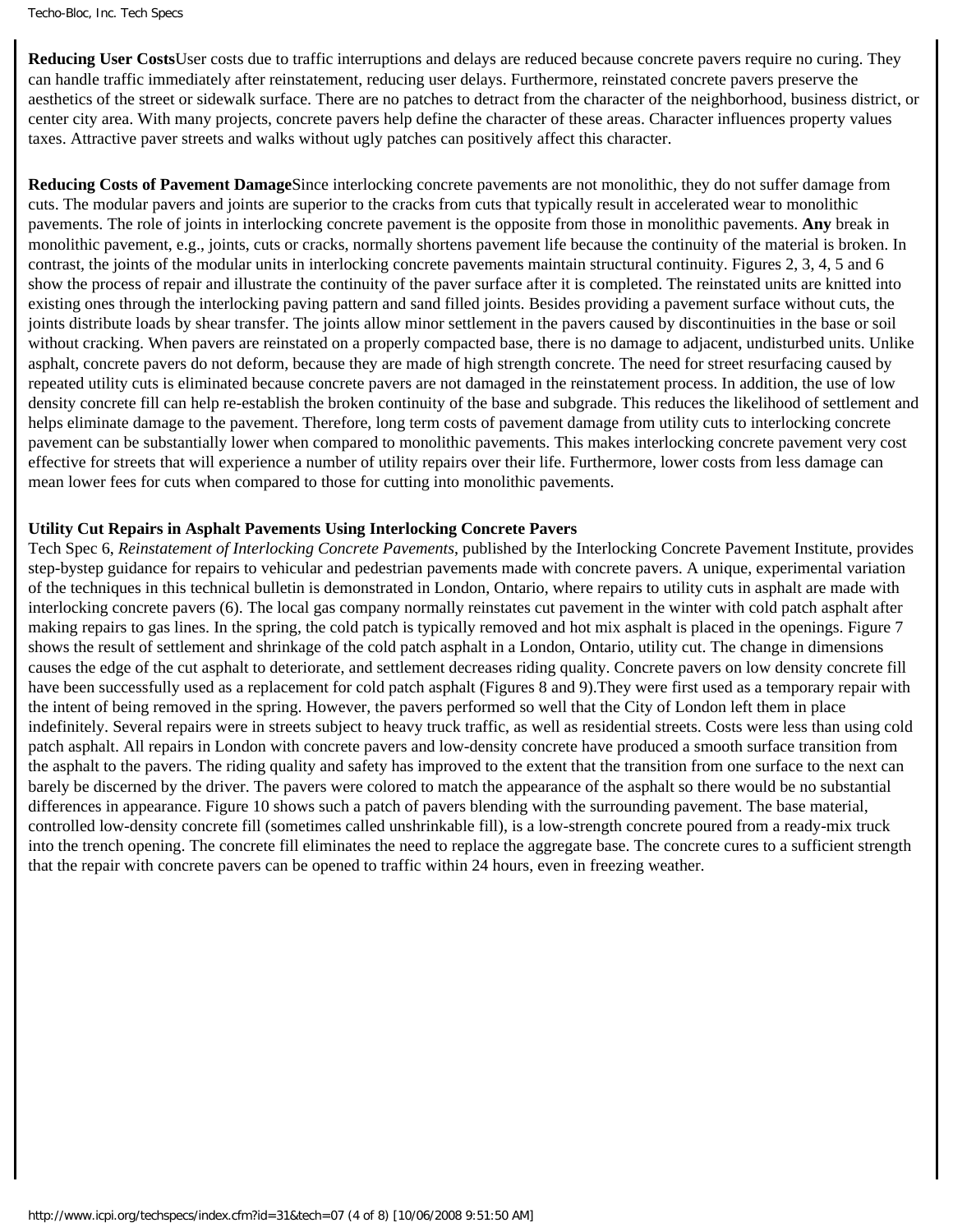

Figure 7. Pavement damage from settlement and shrinkage of cold patch asphalt.





Figure 8. Utility cut repair in a residential area in London, Ontario.

Figure 9. Cross section of utility cut repairs with concrete pavers in London, Ontario.

# **Repair Guidelines for Using Concrete Pavers for Utility Cuts in Asphalt Pavement**

The experimental repairs in London, Ontario, have been in place since 1994 and have performed well. The gas company and City continue to make repairs using this method. The ongoing repairs using this method demonstrate that it has particular application in cold climates as a substitute for cold patch asphalt. The use of low-density concrete fill has resulted in no settlement. The smooth riding pavement has increased the public image of the utility company and the City, and has reduced liability. By eliminating the need to remove cold patch asphalt in the spring, labor forces can be placed on more urgent work. The following are guidelines from experience with many utility repairs with concrete pavers and low-density concrete fill in London, Ontario.

**Signing** such as warnings, arrows, flashers, cones and/or barricades should be placed around the area to be cut, according to local, state, or provincial standards.

**Cuts** in the asphalt pavement should be done with a saw using straight lines. A pneumatic hammer should not be used to cut the asphalt. The saw cuts must be vertical and made completely through the existing asphalt layer. In order to provide clean corners along the edge of the cut, the asphalt layer should not be fractured, suffer from alligator cracking, or be raveled. The thickness of the asphalt at the opening should be at least 4 in. (100 mm). The sides of the asphalt provide a restraint for the 3.125 in. (80 mm) thick pavers and approximately 1 in. (25 mm) of bedding sand. The interior of the cut asphalt can be broken with a pneumatic hammer and removed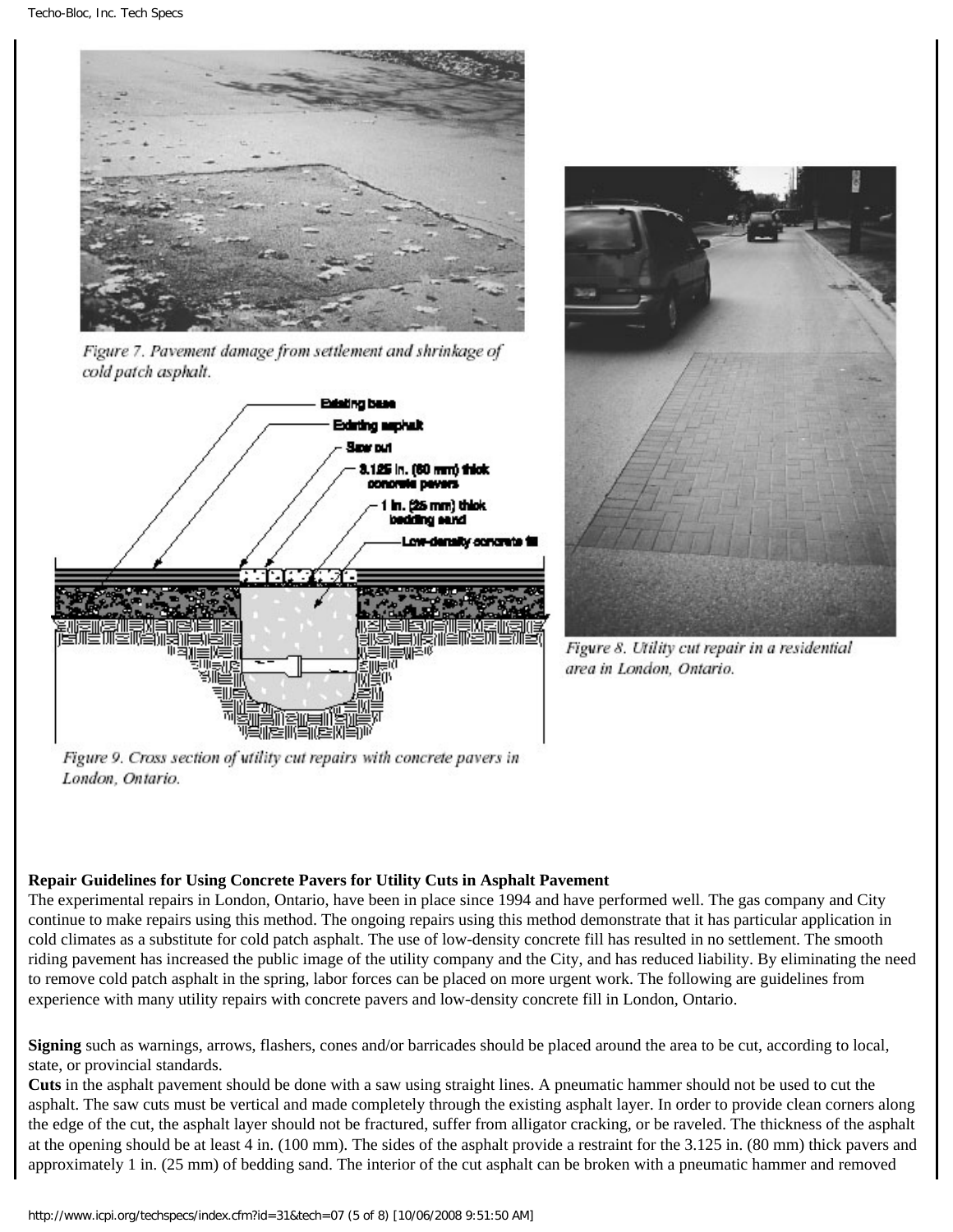### Techo-Bloc, Inc. Tech Specs

with a front end loader. Pieces along the saw cuts should be removed carefully to prevent damage to the edges. Excavation of the base and soil must be within the limits of the removed asphalt, and care must be taken to not undermine the adjacent pavement. Trench excavation, bracing, shoring, and/or sheeting should be done in accordance with the local authority. Equipment should be kept from the edges of the opening as loads may crack or break pieces from the cut asphalt edges. Excavated soil and base materials should be removed from the site. The trench should be kept free from standing water.

**Unshrinkable fill** poured into the trench is shown in Figure 11. The fills flows into undercuts, under the edge of the cut asphalt (providing additional support), and in places where the soil or base has fallen from the sides of the trench. These places are normally impossible to fill and compact with aggregate base or backfill material. There are many mixes used for low-density concrete fill (7) (8). Proprietary mixtures include those made with fly-ash that harden rapidly. Others are made with cement. A recommended mix can be made with ASTM C 150 (9) Type I Portland cement (or Type 3 for winter repairs), or CAN3-A23.5-M type 10 (or type 30 Portland cement) (10). The slump of the concrete should be between 6 and 8 in. (150 and 200 mm) as specified in ASTM C 143 (11) or CAN3A23.2.5C (10). When air entrainment is required to increase flowability, the total air content should be between 4 and 6% as measured in ASTM C 73 (11) or CAN3-A23.2-4C (10). Air content greater than 6% is not recommended as it may increase segregation of the mix. A strength of 10 psi (0.07 Mpa) should be achieved within 24 hours. The maximum 28 day compressive strength should not exceed 50 psi (0.4 Mpa) as measured by ASTM C 39 (11) or CAN3-A23.2-9C (10). Cement content should be no greater than 42 lbs/cy (25 kg/m 3 ). The low maximum cement content and strength enables the material to be excavated in the future. Mixes containing supplementary cementing materials should be evaluated for excessive strength after 28 days.

**Repaired utility lines** are typically wrapped in plastic prior to pouring the low density fill. This keeps the concrete from bonding to the lines and enables them to move independently. When the fill is poured, it is self-leveling. It should be poured to within 4 in. (100 mm) of the riding surface of the asphalt.

**Bedding sand** can be installed when the concrete is firm enough to walk on, generally within a few hours after placement. The bedding sand should be as hard as available and should conform to the grading requirements of ASTM C 33 (11) or CSA A23.1 (10). *Mason sand, limestone screenings or stone dust should not be used.* The sand should be moist, but not saturated or frozen. Screed the bedding with 1 in. (25 mm) diameter screed pipe. Remove excess sand from the opening. Since the low-density concrete fill is selfleveling, it will create a flat surface for the bedding sand. In most cases, there will be a slope on the surface of the street. Adjustments to the thickness of the bedding sand may be necessary for the finished elevation of the pavers to follow the slope on the surface of the street. This can be accomplished by adjusting the height of the screed pipes.

**Concrete pavers** should be at least 3.125 in. (80 mm) thick and meet the standards in ASTM C 936 (12) or CSA A231.2 (13). They should be delivered in strapped bundles and placed around the opening in locations that don't interfere with excavation equipment or ready-mix trucks. The bundles should be covered with plastic to prevent water from freezing them together. The bundles need to be placed in locations close to the edge of the opening. Most bundles have several rows or bands of pavers strapped together. These are typically removed with a paver cart. The paver bundles should be oriented so that removal of the bands with carts is done away from the edge of the asphalt. Rectangular concrete pavers [nominally 4 in. by 8 in. (100 mm x 200 mm)] should be placed against the cut asphalt sides as a border course. They should be placed in a sailor course, i.e., the long side against the asphalt. No cut paver should be smaller than one third of a unit. Place pavers between the border course in a 90 degree herringbone pattern (Figure 12). Joints between pavers should not exceed 1 / 16 in. (2 mm). Compact the pavers with a minimum 5,000 lbf (22 kN) plate compactor. Make at least two passes with the plate compactor. A small test area of pavers may need to be compacted to check the amount of settlement. The bedding sand thickness should be adjusted in thickness to yield pavers no higher than 1 / 8 in. (3 mm) above the edge of the asphalt. Spread, sweep and compact sand into the joints. The joint sand is typically finer than the bedding sand, and should conform to the grading requirements of ASTM C 144 (11) or CSA A179 (10). The joints must be completely full of sand after compaction. Remove excess sand and other debris. The pavers may be painted with the same lane, traffic, or crosswalk markings as any other concrete pavements (Figure 13).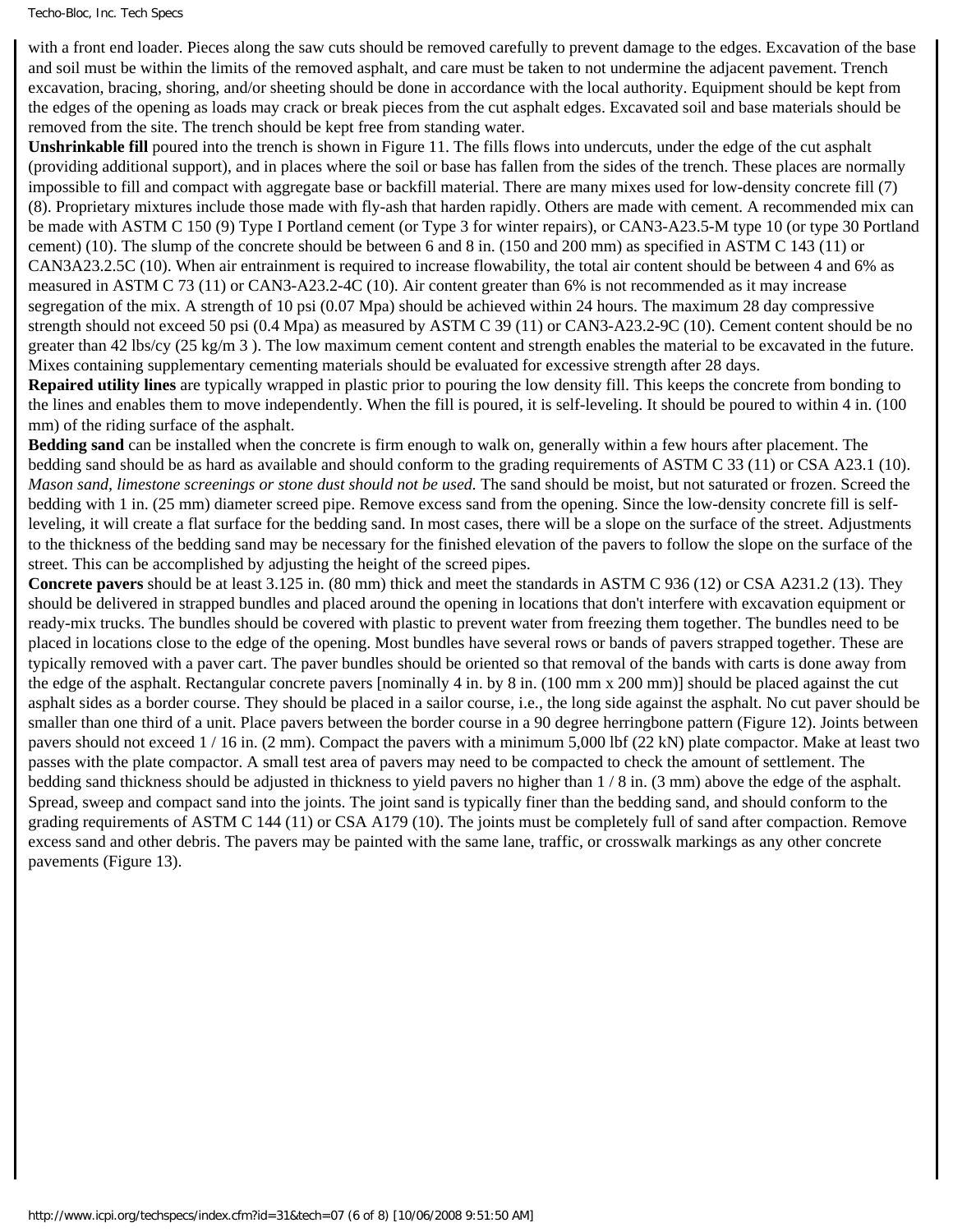Techo-Bloc, Inc. Tech Specs



Figure 10. A patch of barely discernable pavers in a heavily trafficked intersection in London, Ontario.



Figure 11. Low density concrete fill funshrinkable fill) poured into a utility trench from a ready-mix concrete truck.



Figure 12. Pavers are laid in a 90 degree herringbone pattern between the border courses.



Figure 13. Concrete pavers in utility cuts can be painted as any other pavement.

# **References**

1. Tarakji, G., "The Effect of Utility Cuts on the Service Life of Pavements in San Francisco, Volume I: Study Procedure and Findings," Department of Public Works, City and County of San Francisco, California, May 1995.

2. Shahin, M.Y., Crovetti, J. A. and Franco, J. L., "Effects of Utility Cut Patching on Pavement Performance and Rehabilitation Costs," report prepared by ERES International for the City of Burlington, Vermont in 1985 and published with revisions for the 1986 Annual Meeting of the Transportation Research Board, December 23, 1985.

3. *Comprehensive Study to Evaluate Repair Patches for Asphalt Paved Streets*, a report prepared for Southern California Gas Company by ARE Engineering Consultants Inc., Scotts Valley, California, December 1989, p. 7. *Figure 13. Concrete pavers in utility cuts can be painted as any other pavement.*

4. *Performance Audit-Public Works Department Utility Cuts Pro gram*, City Auditor's Office, City of Kansas City, Missouri, March 1994.

5. Bodocsi, A. et al., *Impact of Utility Cuts on Performance of Street Pavements,* The Cincinnati Infrastructure Research Institute, Department of Civil & Environmental Engineering, University of Cincinnati, Ohio, 1995.

6. Union Gas Limited, "Unshrinkable Backfill Study," Union Gas London Division, London, Ontario, 1994 with revisions in 1995. 7. "Unshrinkable Fill for Utility Trenches and Streets," Canadian Portland Cement Association, Publication No. CP004.01P, Ottawa, Ontario, 1989.

8. Emery, J. And Johnston T., "Unshrinkable Fill for Utility Cut Restorations," Transportation Research Board Annual Meeting, paper SP93-10, Washington, D.C., 1993.

9. *ASTM Annual Book of Standards*, Volume 4.01, American Society for Testing and Materials, West Conshohocken, Pennsylvania,